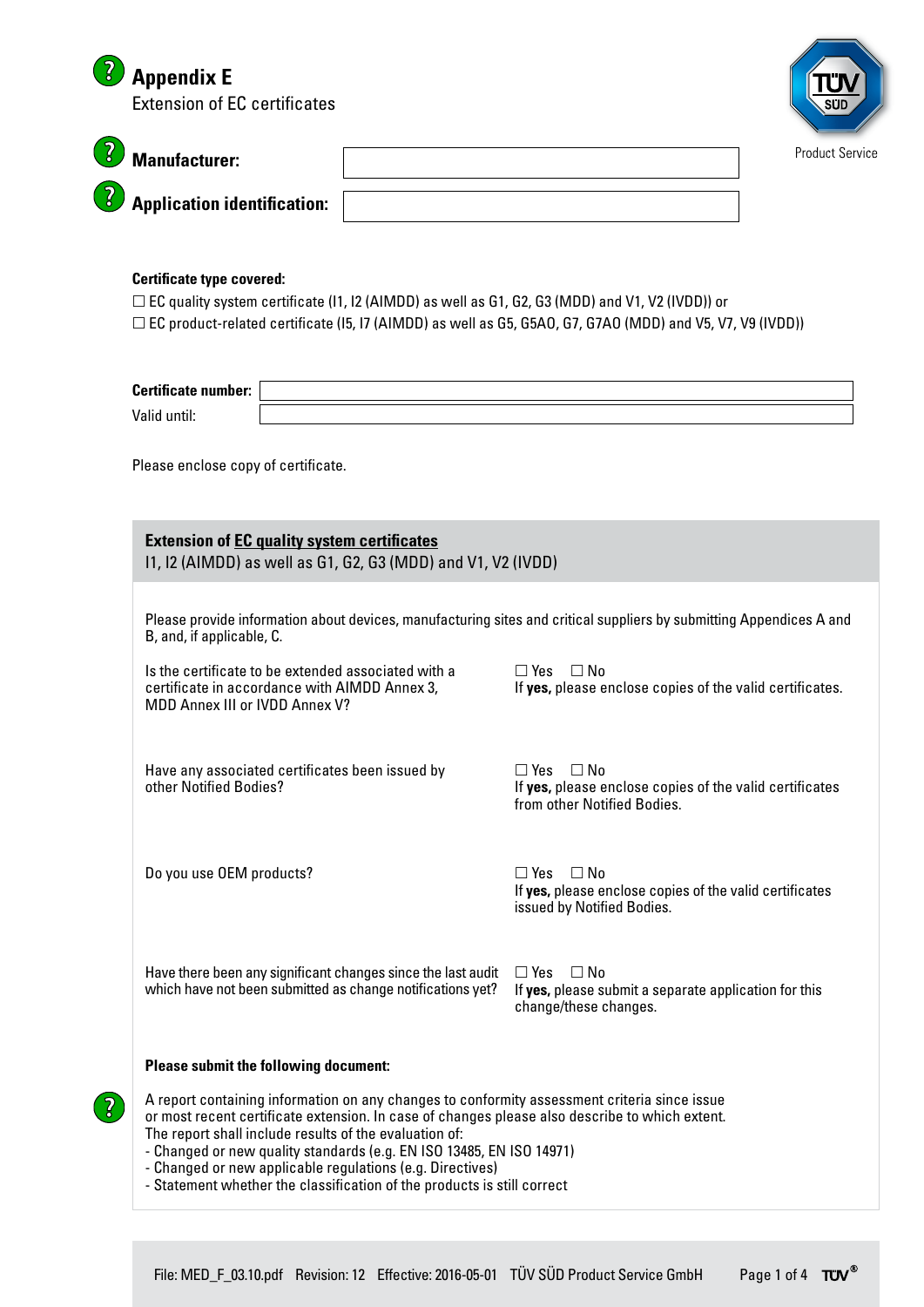# **Appendix E**

Extension of EC certificates



| <b>Manufacturer:</b>                                                                                                                                                                                                                                   | <b>Product Service</b>                                                                                                                 |  |
|--------------------------------------------------------------------------------------------------------------------------------------------------------------------------------------------------------------------------------------------------------|----------------------------------------------------------------------------------------------------------------------------------------|--|
| <b>Application identification:</b>                                                                                                                                                                                                                     |                                                                                                                                        |  |
| <b>Extension of EC product-related certificates</b><br>15, 17 (AIMDD) as well as G5, G5A0, G7, G7A0 (MDD) and V5, V7, V9 (IVDD)                                                                                                                        |                                                                                                                                        |  |
| B, and, if applicable, C.                                                                                                                                                                                                                              | Please provide information about devices, manufacturing sites and critical suppliers by submitting Appendices A and                    |  |
| Have you submitted any change notification within<br>the last 5 years?                                                                                                                                                                                 | $\Box$ Yes $\Box$ No<br>If yes, please list the submitted change notifications<br>and provide the relevant approval page.              |  |
|                                                                                                                                                                                                                                                        | $\Box$ See Appendix F                                                                                                                  |  |
| Have you implemented insubstantial changes to<br>the product?                                                                                                                                                                                          | $\Box$ Yes<br>⊟ No<br>If yes, please list these insubstantial changes with a<br>brief description of the respective change.            |  |
|                                                                                                                                                                                                                                                        | $\Box$ See Appendix F (                                                                                                                |  |
| Is the certificate to be extended associated with a<br>certificate in accordance with AIMDD Annex 5, MDD<br>Annex V or VI or IVDD Annex VII which was issued<br>by another Notified Body?                                                              | $\Box$ Yes $\Box$ No $\Box$ n/a<br>If yes, please enclose copies of the valid certificates<br>issued by other Notified Bodies.         |  |
| Please provide the certificate number(s) of the relevant<br>EC Quality System certificates issued by TÜV SÜD here:                                                                                                                                     |                                                                                                                                        |  |
| Do you use OEM products?                                                                                                                                                                                                                               | $\Box$ Yes $\Box$ No<br>If yes, please enclose copies of the valid certificates<br>issued by Notified Bodies and the relevant reports. |  |
| Please list all related field safety notices (FSN) and field<br>safety corrective actions (FSCA) as well as incidents<br>in the past certification period, indicate the number<br>of devices sold, and give reasons for any ongoing<br>investigations. | $\Box$ No FSN/FSCA<br>$\Box$ No incidents<br>$\Box$ See Appendix F                                                                     |  |
| Please list all product-related complaints concerning the<br>devices listed on the certificate and their evaluation.                                                                                                                                   | $\Box$ No complaints<br>$\overline{S}$<br>$\Box$ See Appendix F                                                                        |  |
| Please provide a clarification/explanation if the list of<br>devices to be extended (Appendix A) is different to the<br>earlier certification.                                                                                                         | $\Box$ No differences<br>$\Box$ See Appendix F                                                                                         |  |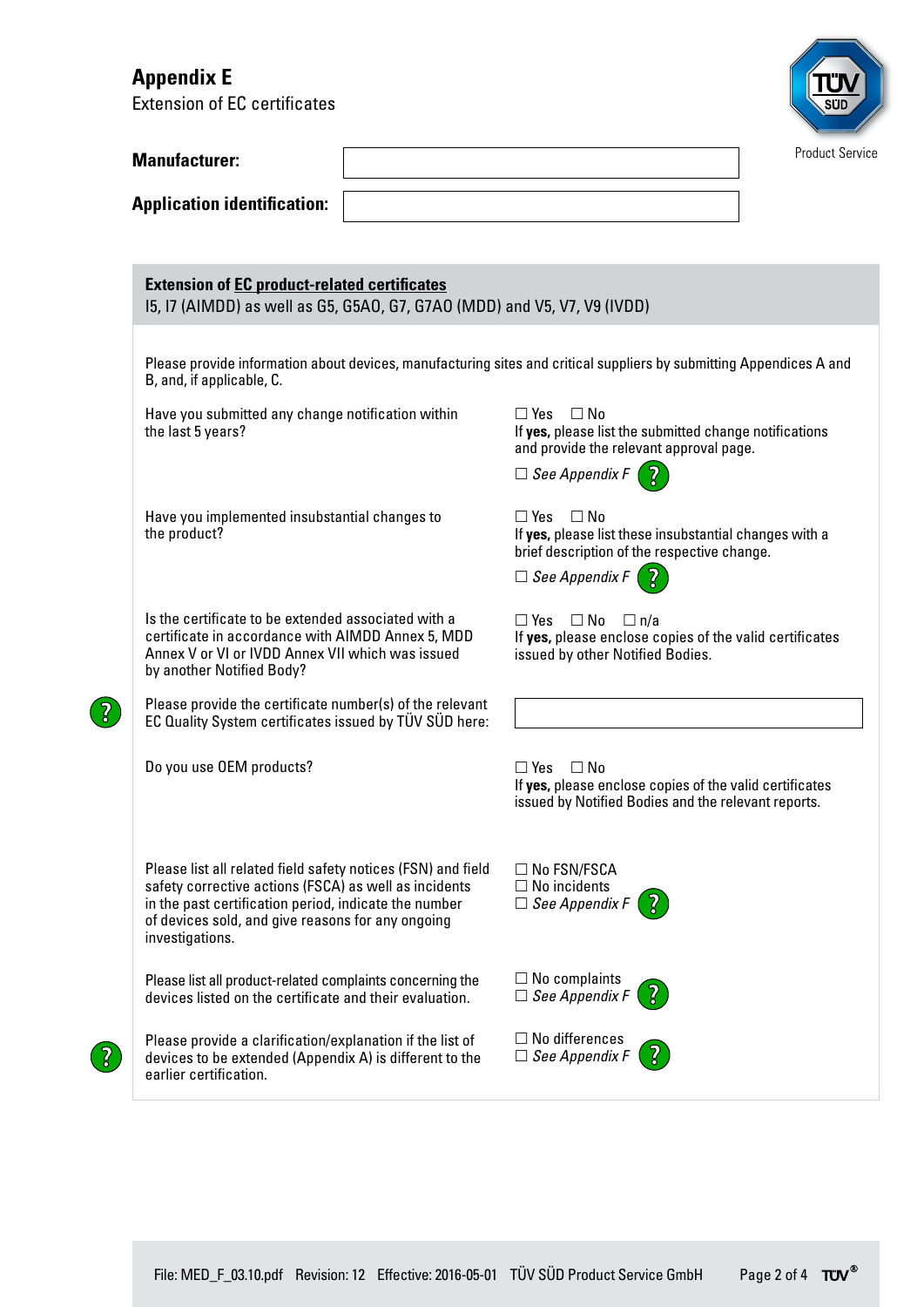# **Appendix E**

Extension of EC certificates



| <b>Manufacturer:</b> |  |
|----------------------|--|
|----------------------|--|

**Application identification:** 

## **Extension of EC product-related certificates**

I5, I7 (AIMDD) as well as G5, G5AO, G7, G7AO (MDD) and V5, V7, V9 (IVDD)

### **Please submit the following documents:**

#### **Mandatory for all:**

- 1. **A report** containing information about changes of the product related to the conformity assessment criteria after the previous certification. The report shall demonstrate the compliance with the requirements of the Directives for the devices involved, taking into consideration the current state of the art including:
	- Experience gained from the devices in the post-production phase including comparable products in the market (post-market surveillance)
	- Change of suppliers, subcontractors
	- Modifications of production or test methods
	- New experience regarding materials, components etc. used, including biocompatibility
	- Reference to the updated risk management file as listed under 2
	- Risk assessment in relation to new medical treatments and medical technology (benefit risk ratio for the patient)
	- Experience from changes of the updating of the essential requirements
	- Results of new clinical investigations and/or the post marketing clinical follow up including results of comparable products in the market (updated clinical evaluation)
	- Modifications according to regulatory changes

### 2. **Updated documents** to be attached to the report:

- Checklist of essential requirements
- Risk management file
- Clinical evaluation including copy of relevant scientific literature quoted
- Instructions for use/labelling
- List of standards applied (harmonized and non-harmonized standards), Directives and other legal documents
- 3. A **table of contents** of all documents submitted for the renewal process, including any cross references to any previously submitted data held by TÜV SÜD.

**Mandatory, if the device contains a medicinal product or an active pharmaceutical ingredient (API), or if the device is assisted by human blood derivatives:** 

A **standalone document** containing the following information:

- A justification for the use of the medicinal product, or the active pharmaceutical ingredient (API), or the human blood derivatives for each product type
- A rationale why a re-consultation of the relevant competent authority since the last EC certificate extension process was not deemed necessary
- A statement that there have been no changes made that may have affected the usefulness of the ancillary substance

Please note: Even in case no re-consultation is necessary, TÜV SÜD Product Service GmbH must submit a list of updated documentation from the design dossier file including an updated statement on the usefulness of the medicinal substance in the device to the initially involved competent authority [NBOG BPG 2014-1].